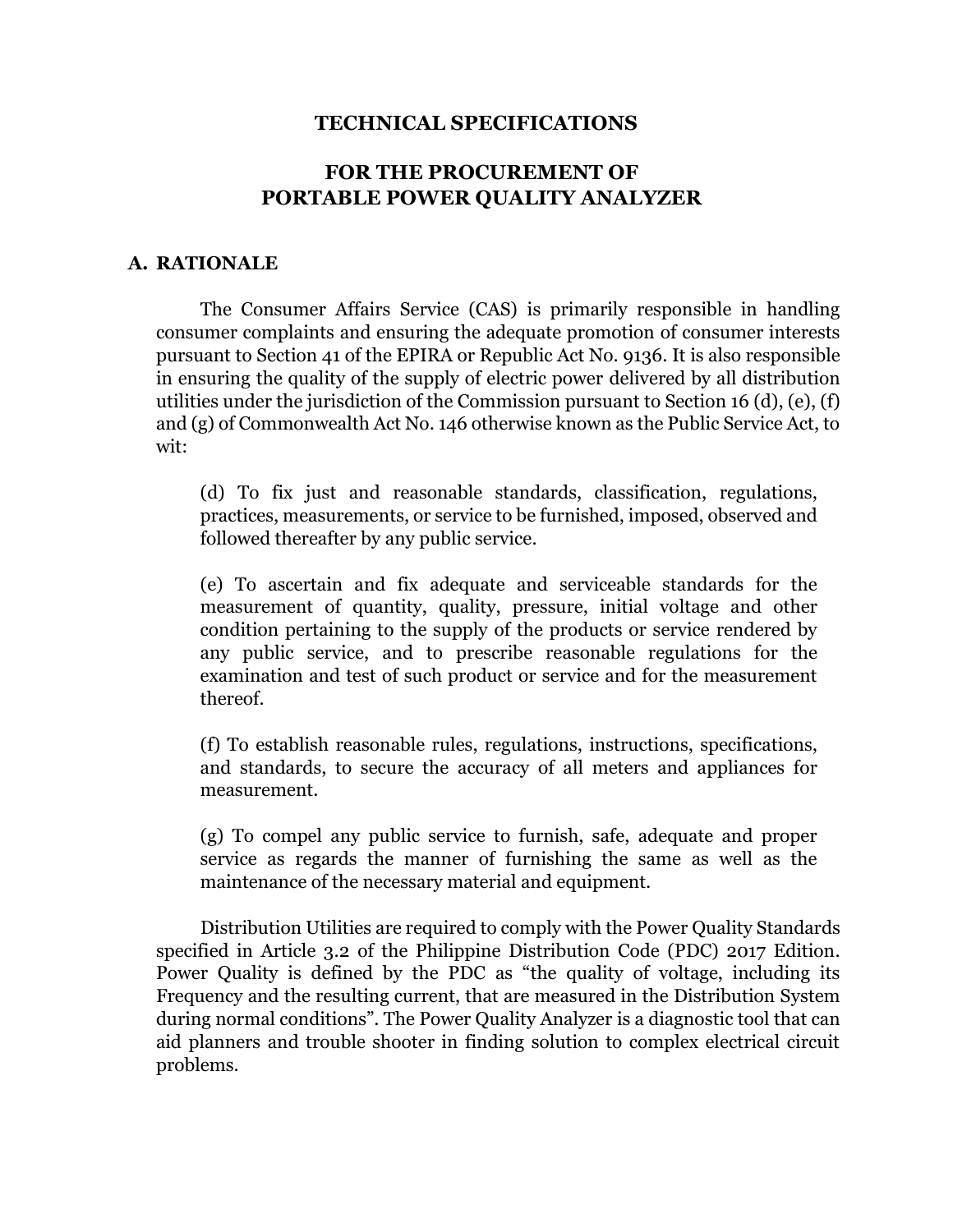#### **B. OBJECTIVE**

The Consumer Affairs Service (CAS) objective is to proceed with the procurement of Portable Power Quality Analyzer to continue the assurance that the quality of the supply of electric power delivered by all distribution utilities to its consumers is compliant with the required standards. For this reason, the Meter Division (MD) endeavored to cause the procurement of an equipment that would provide valuable services to consumers by describing and solving Power Quality problems, which shall include investigation, recommending solutions, and implementing the recommended solutions using a system perspective to ensure power quality.

### **C. RESPONSIBILITIES OF THE WINNING BIDDER**

The following are the responsibilities/obligations of the winning bidder:

- 1. It shall be responsible for the safe-keeping of the items until it reaches the final destinations;
- 2. Provide an updated Calibration Certificate traceable to an International Standards body upon delivery of the equipment;
- 3. Provide After Sales Service and Technical Support within five (5) years or within the economic life of the equipment;
- 4. Keep an inventory of consumables/ spare parts and to conduct repairs within seven (7) days from notification for minor issues or those replacements for defective parts that are locally available parts; or within ninety (90) days for major issues or those replacements for defective parts/items sourced outside the country;
- 5. Conduct Hand-on Training to a minimum of 5 MD Engineers within one month from delivery;
- 6. Coordinate with the ERC General Services Division (GSD), the Meter Division (MD) at least three (3) days before the date of delivery; and
- 7. Provide Certificate of Warranty for One (1) Year (at least).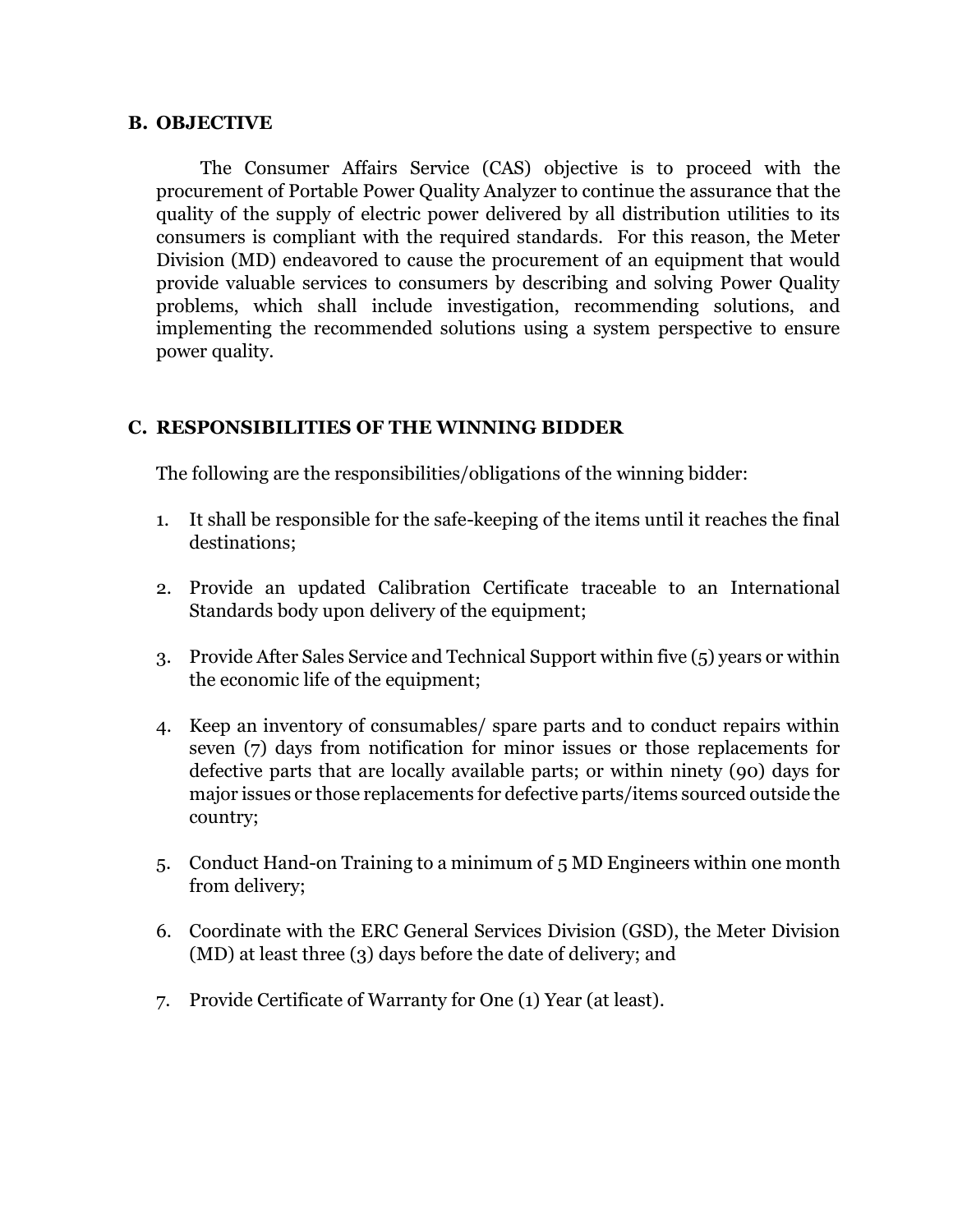### **D. RESPONSIBILITY OF THE ERC**

- 1. Acknowledge receipt of item, after testing and acceptance by the ERC Technical Property Inspection Committee (TPIC), including pertinent details such as quantity, date and condition of the item received;
- 2. Prepare payments due to the Winning Bidder after the delivery to the Main office and acceptance of the item.

## **E. SCHEDULE OF DELIVERY**

The Winning Bidder should deliver to the ERC Main Office the Equipment, including the updated Calibration Certificate, within sixty (60) calendar days from receipt of the Notice to Proceed.

## **F. SPECIFICATIONS OF THE PORTABLE POWER QUALITY ANALYZER AND INCLUSIONS**

**1 set** Portable Power Quality Analyzer with the following specifications:

- 1. Input Power: 120/240 VAC, 50/60Hz (or better)
- 2. Measurement Parameters:

| <b>Power Parameters</b>      | <b>Energy Parameters</b> |
|------------------------------|--------------------------|
| RMS (Voltage & Current)      | Sags/Dips/Swells         |
| Rapid Voltage Change         | Transients               |
| <b>Phase Angle Deviation</b> | Unbalance (IEC / ANSII)  |
| <b>Waveform Capture</b>      | Frequency                |
| <b>Power Factor</b>          | <b>Phase Angle</b>       |
| <b>Demand Distortions</b>    | Harmonics                |

- 3. Hand-held, Lightweight, & Easy to Set-up, Navigate & Operate
- 4. Communication via USB & Ethernet
- 5. 4 Voltage Channel & 4 Current Channel w/ 0.1% error of reading
- 6. Voltage Range:  $o \sim 1000$  VAC/VDC
- 7. Current Range:  $0 \sim 6000$  A (CT dependent)
- 8. Colored VGA Backlit-Display
- 9. Weight: not more than 2.5 kgs
- 10. Complete set of Cables, Clips, Clamps & Accessories
- 11. Power Adapter & Battery Pack (8 hours run time on full charge)
- 12. Calibration Certificate traceable to an International Standard body (upon delivery)
- 13. Instruction Manual (soft and hard copy)
- 14. Certificate of Warranty for One Year (at least)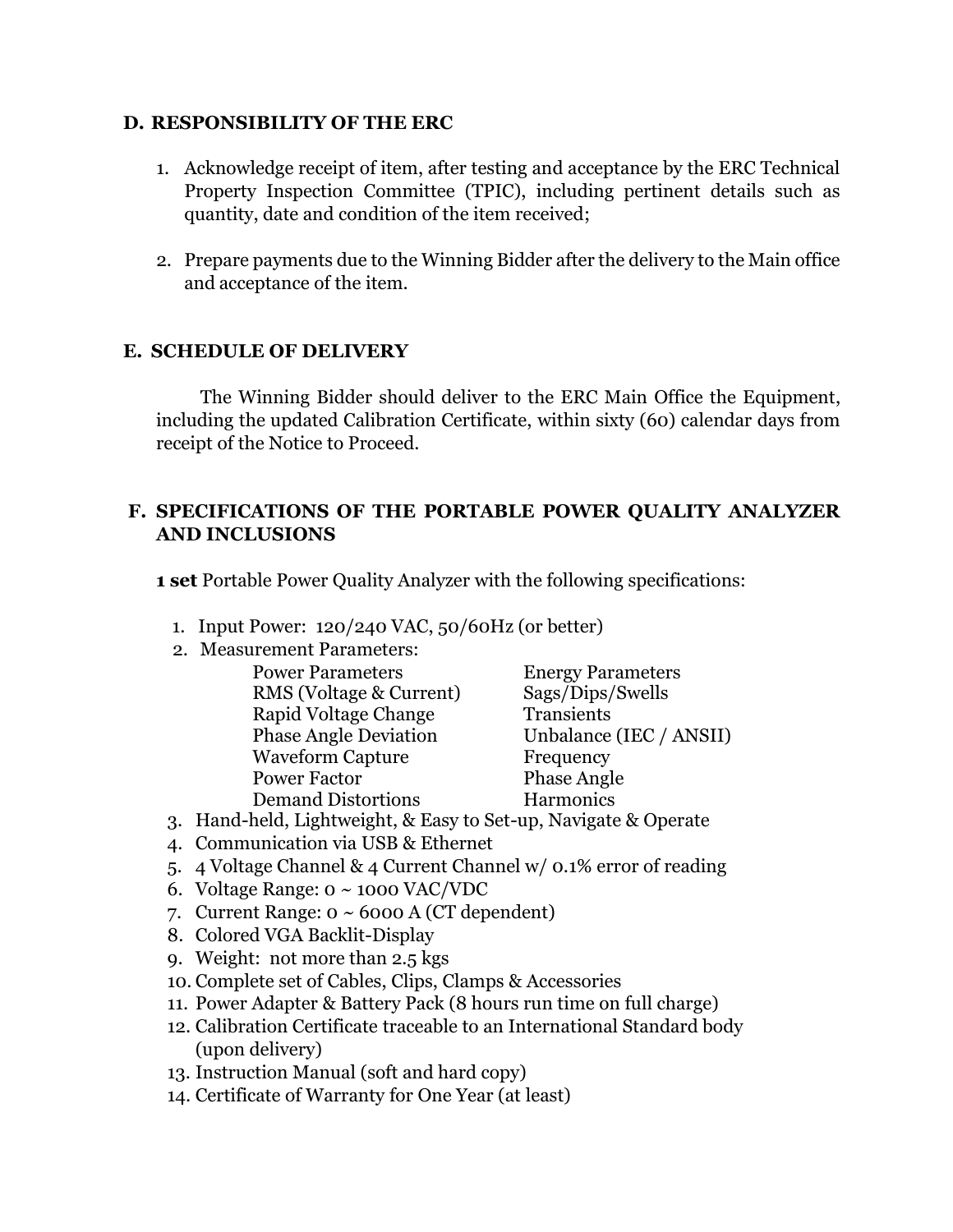### **G. MODE OF PROCUREMENT**

The procurement shall be undertaken through Public Bidding pursuant to RA No. 9184 and its 2016 Revised IRR.

# **H. FUND SOURCE and APPROVED BUDGET FOR THE CONTRACT**

- 1. The fund for this engagement shall be sourced from the General Appropriations Act (GAA) for the fiscal year 2020 of the ERC.
- 2. The Approved Budget for the Contract for the project is **ONE MILLION FIVE HUNDRED THOUSAND PESOS (PhP 1,500,000.00**), inclusive of all government taxes, fees and charges.

# **I. PAYMENT SCHEME**

- 1. The Total Contract Price which should not exceed the ABC of **ONE MILLION FIVE HUNDRED THOUSAND PESOS (PhP 1,500,000.00)**. Payment shall be released at the ERC Main office within thirty (30) days after the completion of delivery of the items, including the Certificate of Calibration issued by the subject calibration laboratory and final acceptance at the ERC Main office.
- 2. Since the above payment shall be subject to the usual government accounting and auditing requirements, the Winning Bidder is expected to be familiar with the Government Accounting and Auditing Manual (GAAM).

## **J. ACCEPTANCE/REJECTION PERIOD**

Testing/Inspection and Acceptance or Rejection: Within 15 calendar days from the actual delivery date, the ERC authorized representative shall test and inspect the equipment and issue either an Inspection and Acceptance Report, if equipment is in accordance with the specifications, or a Notice of Test/Inspection Results, if there are parts or functionalities that need to be replaced or adjusted. The supplier shall be given a reasonable number of days to make the necessary replacement or adjustment. After which, the ERC authorized representative shall test and inspect the equipment again and either issue an Inspection and Acceptance Report, if the equipment is in accordance with the specifications, or Reject the equipment.